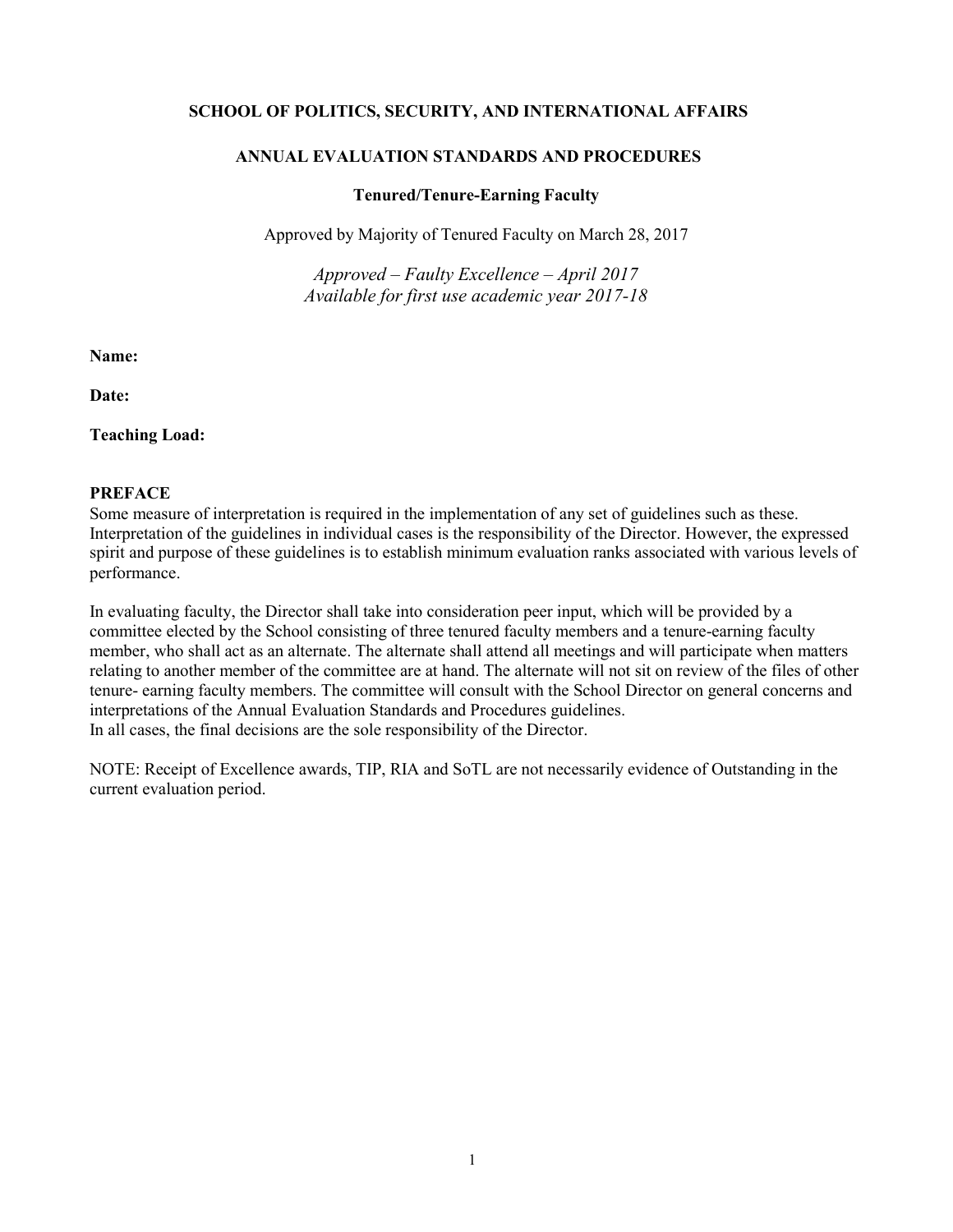# **INSTRUCTIONAL ACTIVITIES**

Teaching constitutes a major component of the assignment of all faculty in the School, regardless of rank. We expect all faculty to be effective classroom teachers, to engage with individual students outside of assigned classes, and to advise students. We also encourage faculty to engage in professional development opportunities that improve teaching, and to contribute to discussions on teaching on campus and at conferences. It is important that all faculty use teaching strategies that are appropriate for a diverse student body and support UCF's mission of broadening access to higher education. Quality of instructional activities is measured in a variety of ways including student perceptions and student learning, self-reflection and reporting, and Director and peer review.

### **Notes:**

In calculating student evaluation scores, a faculty member will include all courses evaluated as required by university policy. SPI scores are calculated as the mean of all course means per evaluation period for the question rating the "Overall effectiveness of instructor." Individual student instruction, such as Honors in the Major, Internships, or Independent Research, shall be excluded from this calculation. All sections of a course taught in V mode shall be combined into one score.

Faculty are expected to provide documentation of their accomplishments wherever appropriate or possible ambiguity exists.

SoTL is defined as a "rigorous and thoughtful investigation of student learning, with the results made available for public review" (Carnegie, available at [http://www.sotl.ilstu.edu/downloads/pdf/definingSoTL.pdf\)](http://www.sotl.ilstu.edu/downloads/pdf/definingSoTL.pdf).

### **Minimum expectations for all evaluation categories:**

- 1. Teaches in accordance with the Collective Bargaining Agreement, UCF Policies & Procedures, the rules laid out in the Teaching at UCF Handbook, and the APSA Guide to Ethics.
- 2. Meets assigned classes regularly as scheduled, including giving the final assessment duringthe final exam period, unless a prior arrangement has been made with the Director.
- 3. \_\_\_\_Keeps assigned office hours according to School policy.
- 4. Replies to student inquiries in a timely fashion (in general, within no more than 48 hours).
- 5. Provides effective and accurate advisement when requested.
- 6. Submits book orders on time as required by state legislation.
- 7. Provides regular evaluative feedback on student assignments.
- 8. Submits grades on time.
- 9. \_\_\_Provides syllabi that are clear, detailed, complete, and conform to University policy.
- 10. Must demonstrate substantial writing components (2,000 words or more) in all classes.
- 11. Faculty will provide a reflective statement of no more than 500 words that discusses pedagogical approaches, course innovations and revisions, student learning activities and assessments/evaluation methods, and learner outcomes that demonstrate course quality. Please provide your reflective essay at the end of this document.
- 12. Has scores on the Student Perception of Instruction (SPI) surveys that average 3.0 or above.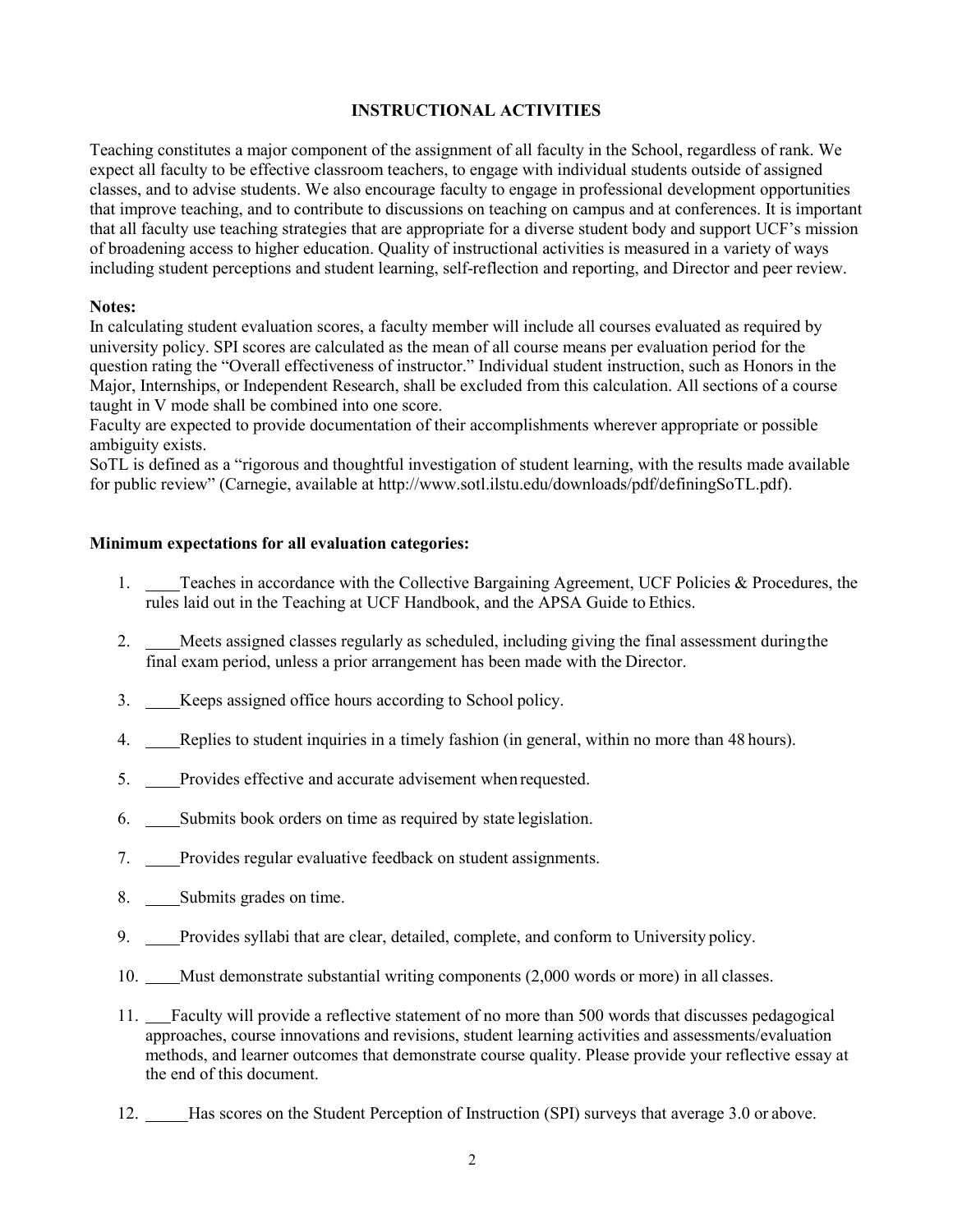## **UNSATISFACTORY:**

Failure to carry out all of the above will result in an Unsatisfactory rating. A rating of Conditional for two years in a row will also result in a rating of Unsatisfactory.

## **CONDITIONAL:**

In order to receive a rating of Conditional, a faculty member fails to meet the criteria for Satisfactory.

# **SATISFACTORY:**

Must have a minimum of **4 points** from the following list of activities. (Note: For all items on the list, no more than 2 points may be accumulated for each activity unless otherwise noted.)

# **ABOVE SATISFACTORY**:

Must have a minimum of **6 points** from the following list of activities. (Note: For all items on the list, no more than 2 points may be accumulated for each activity unless otherwise noted.)

# **OUTSTANDING:**

Must have a minimum of **8 points** from the following list of activities. (Note: For all items on the list, no more than 2 points may be accumulated for each activity unless otherwise noted.)

# **Activities:**

Faculty can score points by engaging in a variety of teaching-related activities in the areas of classroom teaching, individual student supervision and advising, activities to improve teaching, and publications.

- 1. Teaches one new course of 3 credit hours or more, or teaches a course previously taught as face-toface as a V, M, or W course, or otherwise documents substantial revisions to a course previously taught (1 pt).
- 2. Has scores on the Student Perception of Instruction (SPI) surveys that average 4.2 or above (1pt)
- 3. Is the chairperson for at least one doctoral dissertation where the student is making good progress. (2 pts; maximum of 4 pts total. Co-chairs or Vice-chairs: 1 pt each, total of 2 pts)
- 4. Is the teaching mentor for a PhD student (.5 pt per student)
- 5. Is a committee member for at least one doctoral dissertation where the student is makinggood progress. (1 pt, maximum of 3 pts total)
- 6. Is the chairperson for at least one MA thesis where the student is making good progress. (1 pt, maximum of 3 pts total)
- 7. Is a committee member for at least one MA thesis where the student is making good progress. (.5pt)
- 8. Is the chairperson for at least one undergraduate Honor's thesis where the student is making good progress. (1 pt, maximum of 3 pts total)
- 9. **IS a committee member for at least one undergraduate Honor's thesis where the student is making** good progress. (.5 pt)
- 10. Has served on a PhD oral or comprehensive exam committee (.5 pt per student, max of 1 pt.)
- 11. Has participated as instructor in the pre-semester PhD methods workshop (1 pt)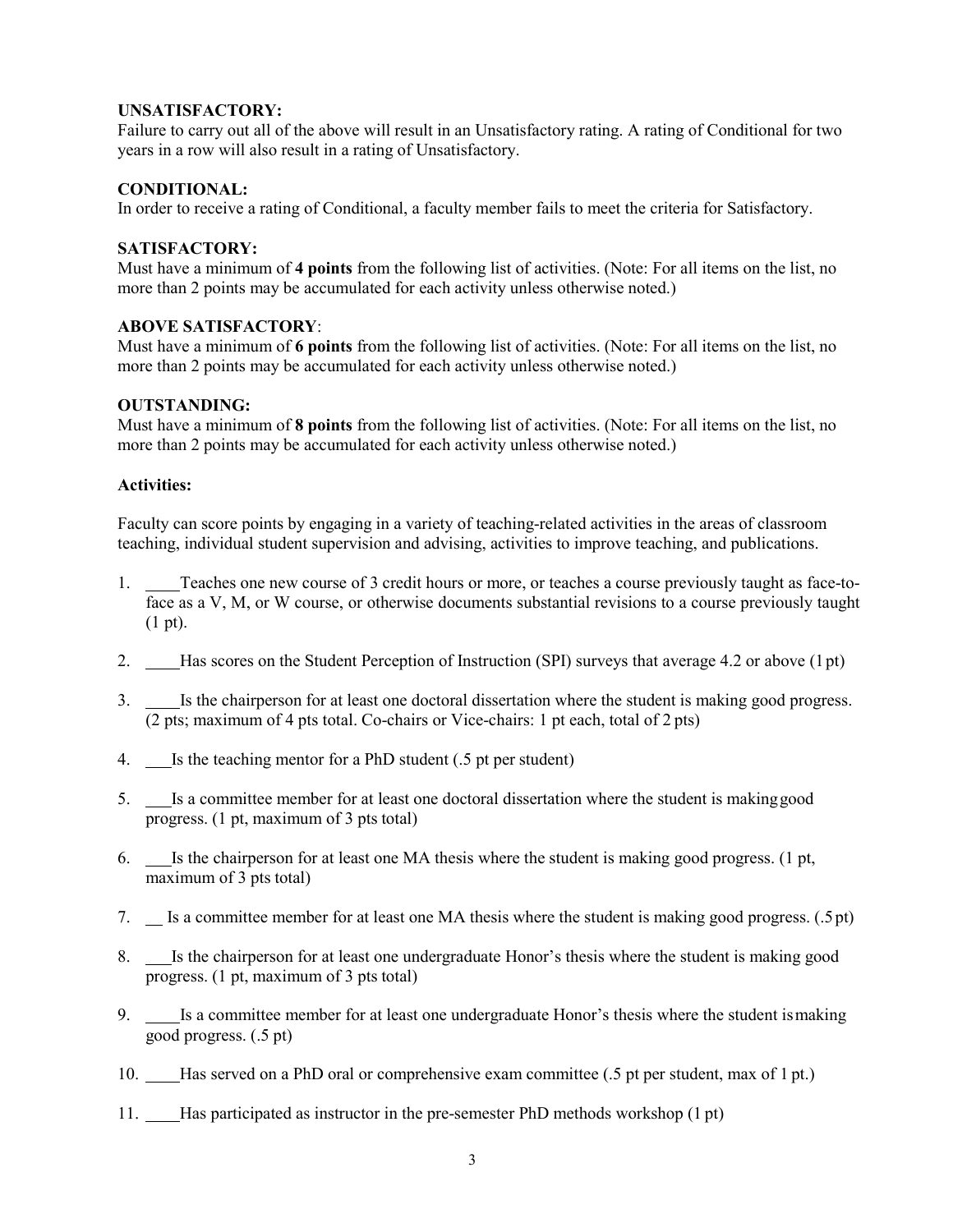- 12. Has served as reader for MA non-thesis paper (1 pt for first reader; .5 for second reader)
- 13. Has served on the MA comprehensive exams committee (.5pt per student, max of 1 pt)
- 14. Has written letters of recommendation for students. (.5 per 5 students, maximum of 1 ptstotal)
- 15. Has directed at least 3 student credit hours of independent research or independent study or supervised an undergraduate student in research credit hours (xxx4912). (1 pt)
- 16. Has mentored a student to submit for participation in UCF's research showcase (undergraduate or graduate), or to submit for publication in UCF's Undergraduate Research Journal (.5 pts per student, max of  $1 pt$ ,)
- 17. Has mentored an undergraduate or graduate student to present a paper or poster at a professional conference or submit a manuscript to an academic journal (.5 pts per student, max of 1pt)
- 18. Has served in a teaching capacity as faculty supervisor for at least one internship. (1 pt)
- 19. Has co-authored a conference paper with an undergraduate or graduate student. (1 pt)
- 20. Has co-authored a published journal article with an undergraduate or graduate student. (1 pt)
- 21. \_\_\_\_ Is funded on one UCF teaching grant or course development initiative. (1 pt)
- 22. Obtains an external teaching or course development grant. (1 pt)
- 23. Has attended a teaching related workshops on campus (.5 pt)
- 24. Has attended a multi-day teaching workshop or conference, such as the FCTL Winter orSummer Conference or the APSA Teaching & Learning Conference (1 pt)
- 25. Authors a textbook, first or subsequent editions. First editions will count for two evaluation periods; subsequent editions for one evaluation period (2 pts first ed., 1 pt subsequent eds.)
- 26. Publishes a workbook or study guide (1pt)
- 27. Publishes a peer-reviewed article on teaching and learning that is not SoTL (see NOTE above for definition of SoTL) (1.5 pts)
- 28. Publishes a non-peer reviewed article on teaching and learning in a non-UCF outlet that is not SoTL research. See Note above for a definition of SoTL. (1 pt)
- 29. Publishes an article on teaching in a non-peer reviewed UCF outlet, such as the *Faculty Focus* (.5 pt)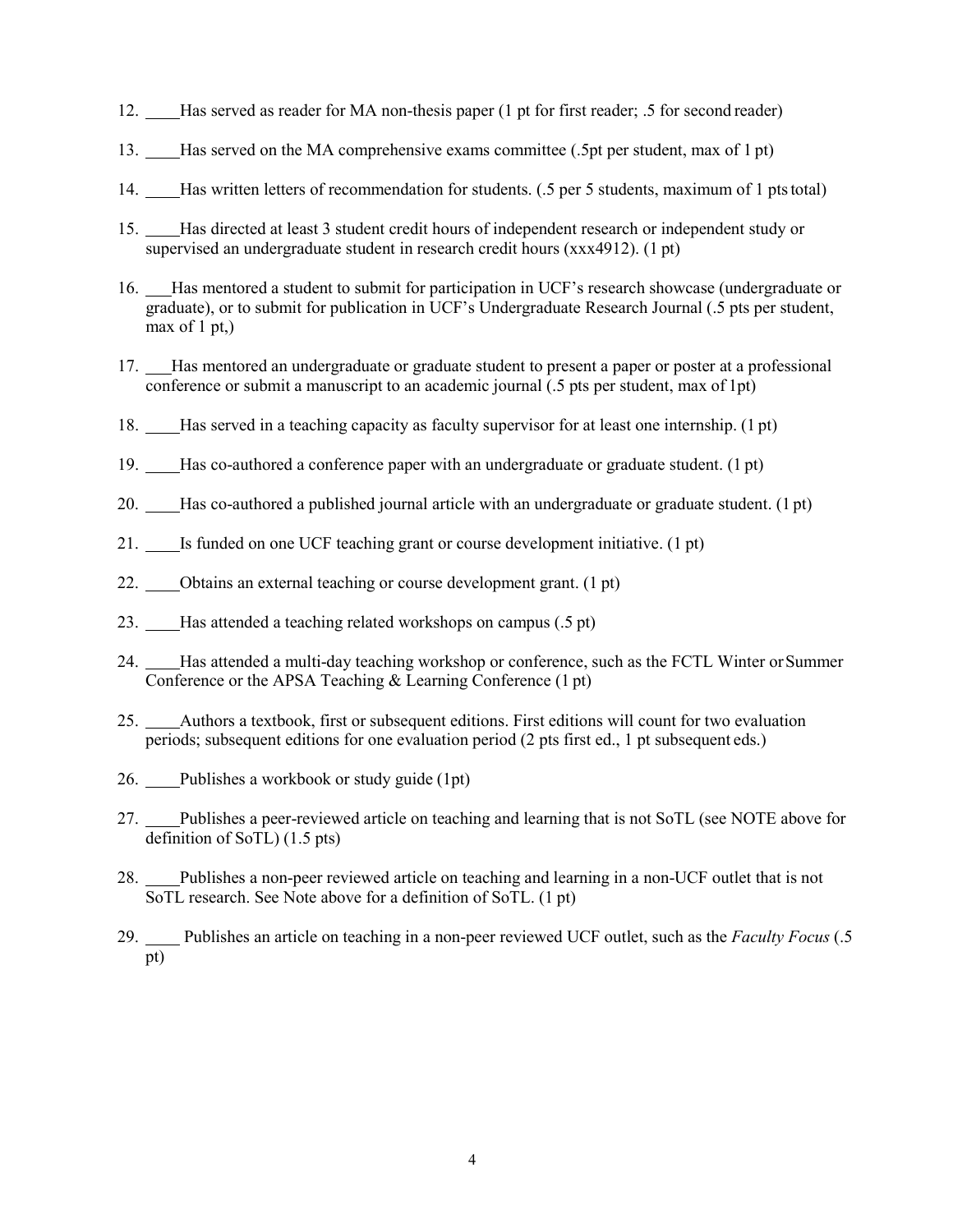# **RESEARCH AND CREATIVE ACTIVITIES**

Faculty are expected to provide documentation wherever appropriate.

Research and scholarship form an important part of UCF's and the School's mission. All tenure-earning and tenured faculty members are expected to have an active research agenda. Research activity includes presenting papers at conferences, pursuing external funding, and, most importantly, publishing scholarship in high quality outlets. The quality of journals is particularly important for faculty with a higher research assignment.

## **Notes:**

A maximum of 2 checks can be made per category unless otherwise noted.

For all grants, credit is provided only for the evaluation period when the grant is awarded; the dollar amount refers to the portion credited to the faculty member. Internal School/COS match grants receive no credit. Articles published in predatory journals receive no credit (see, e.g.

[https://www.consumer.ftc.gov/blog/academics-and-scientists-beware-predatory-journal-publishers\)](https://www.consumer.ftc.gov/blog/academics-and-scientists-beware-predatory-journal-publishers). Faculty are discouraged to publish in such journals.

All impact factor scores are based on Thompson Reuters Journal Citation Reports – documentation required.

# **Category A**

- 1. Authors a scheduled paper presented at a regional, national or international professional meeting (faculty on a 2/2 load must author at a national or international professional meeting).
- 2. Submits a research manuscript to a peer-reviewed journal or submits a completed bookmanuscript, documentation required.
- 3. Submits an internal or small external research grant proposal (less than \$20,000).

# **Category B**

- 1. Publishes a peer-reviewed article in a Selected Papers series or Proceedings.
- 2. Publishes subsequent editions of scholarly book that require substantial amounts of additional research and writing.
- 3. Publishes an invited or editorially reviewed article (or for faculty on a 2/2 load in a journal that has a 5-year impact factor but is below .5).
- 4. Publishes a bibliographic essay or a review essay.
- 5. **IS funded on a research grant (internal or external, less than \$20,000).**
- 6. Edits a special issue of a journal.
- 7. Publishes an edited book.
- 8. Publishes a book chapter with a scholarly press.
- 9. Submits an external grant application (over \$20,000).
- 10. Publishes a peer-reviewed article in a professional journal (faculty on a 2/2 load must publish in a journal with a 5-year impact factor of (.5) or higher).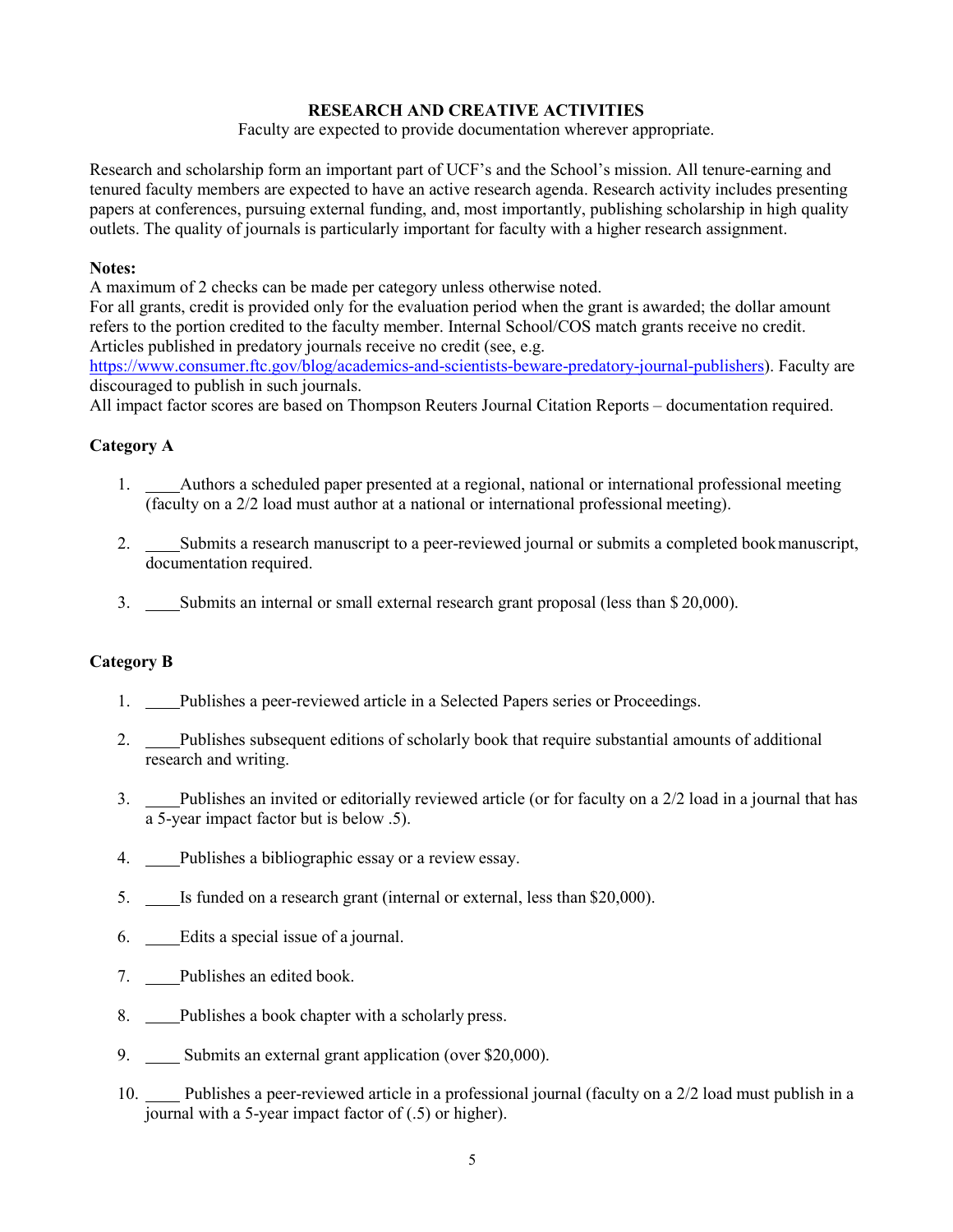# **Category C**

- 1. Publishes one peer-reviewed research article in a professional journal and satisfies three other research related activities listed in the above categories A and/or B (no more than two items from any single criteria)
- 2. Authors a substantial scholarly book, first edition [quality of press and review process to be documented]. Publication of a scholarly book shall result in the awarding of an "Outstanding" for two consecutive evaluation periods. Books published with a top university press such as Cambridge UP, Oxford UP, or Princeton UP will have additional credit equivalent of one item in Category A for a third year.
- 3. Publishes two peer-reviewed research articles in professional journals (faculty on a 2/2 load must publish in a journal with a 5-year impact factor of .5 or higher as listed in the Thompson Reuters Journal Citation Reports (JCR) – documentation required).
- 4. Publishes one peer-reviewed research article in a professional journal of very high impact (a 5-year impact factor of 2.8 or higher as listed in the Thompson Reuters Journal Citation Reports (JCR) – documentation required; faculty have the opportunity to provide additional information to demonstrate high impact)\*.
- 5. Is funded on an external research grant of \$20,000 or greater

# **UNSATISFACTORY**

Failure to meet the criteria for a Satisfactory rating or above for a given teaching load in two consecutive evaluation periods shall result in a rating of Unsatisfactory.

## **CONDITIONAL**

Failure to meet the criteria for a Satisfactory rating or above for a given teaching load in any given evaluation period shall result in a rating of Conditional.

## **SATISFACTORY**

#### **Faculty on a 2/2 load:**

all items in Category A or multiples of item 2 and either item 1 or item 3

or

item 1 or 2 from A and any item fromB

## **Faculty on a 2/3 load:**

any 2 items in Category A

or

multiple participation on one item in Category A

**Faculty on a 3/3 load:** 1 item in Category A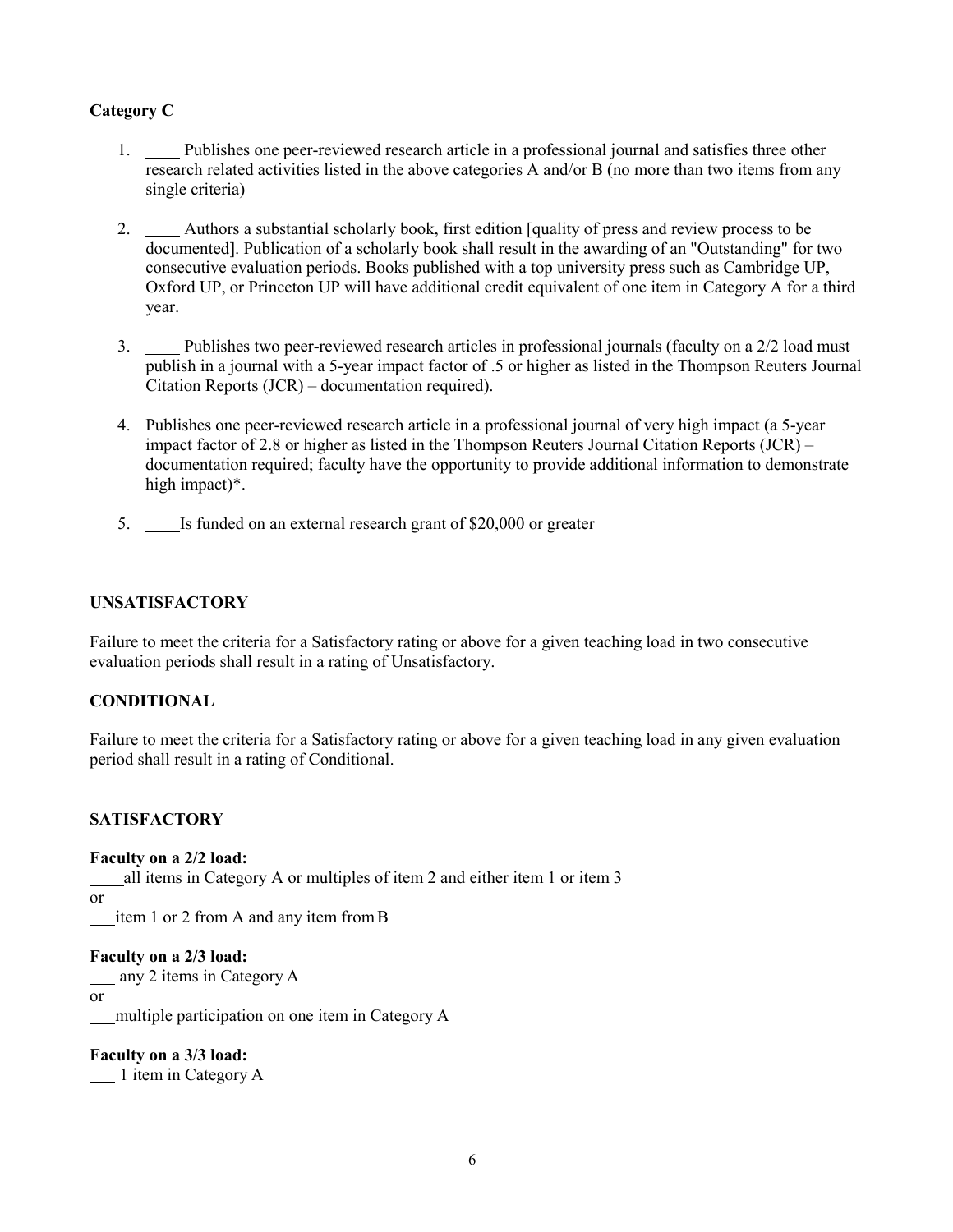# **ABOVE SATISFACTORY**

#### **Faculty on a 2/2 load:**

 $\frac{1}{2}$  item in Category A and 2 items in Category B, one of which must be 7, 8, 9, or 10.

#### **Faculty on a 2/3 load:**

Meets the criteria for Satisfactory and checks any item in Category B1-9

or

item 10 in Category B.

### **Faculty on a 3/3 load:**

Meets the criteria for satisfactory and 2 additional items (or multiple participation) in Category A or

Meets the criteria for satisfactory and 1 item from 1-5 in CategoryB.

# **OUTSTANDING**

**Faculty on a 2/2 load:**

any item 2-4 in Category C

or

item 5 in Category C and any one item from Category A orB

**Faculty on a 2/3 load:** <u>any</u> item in Category C

**Faculty on a 3/3 load:**

meets any item 6-10 in Category B

or

Meets the criteria for Satisfactory and any item in CategoryC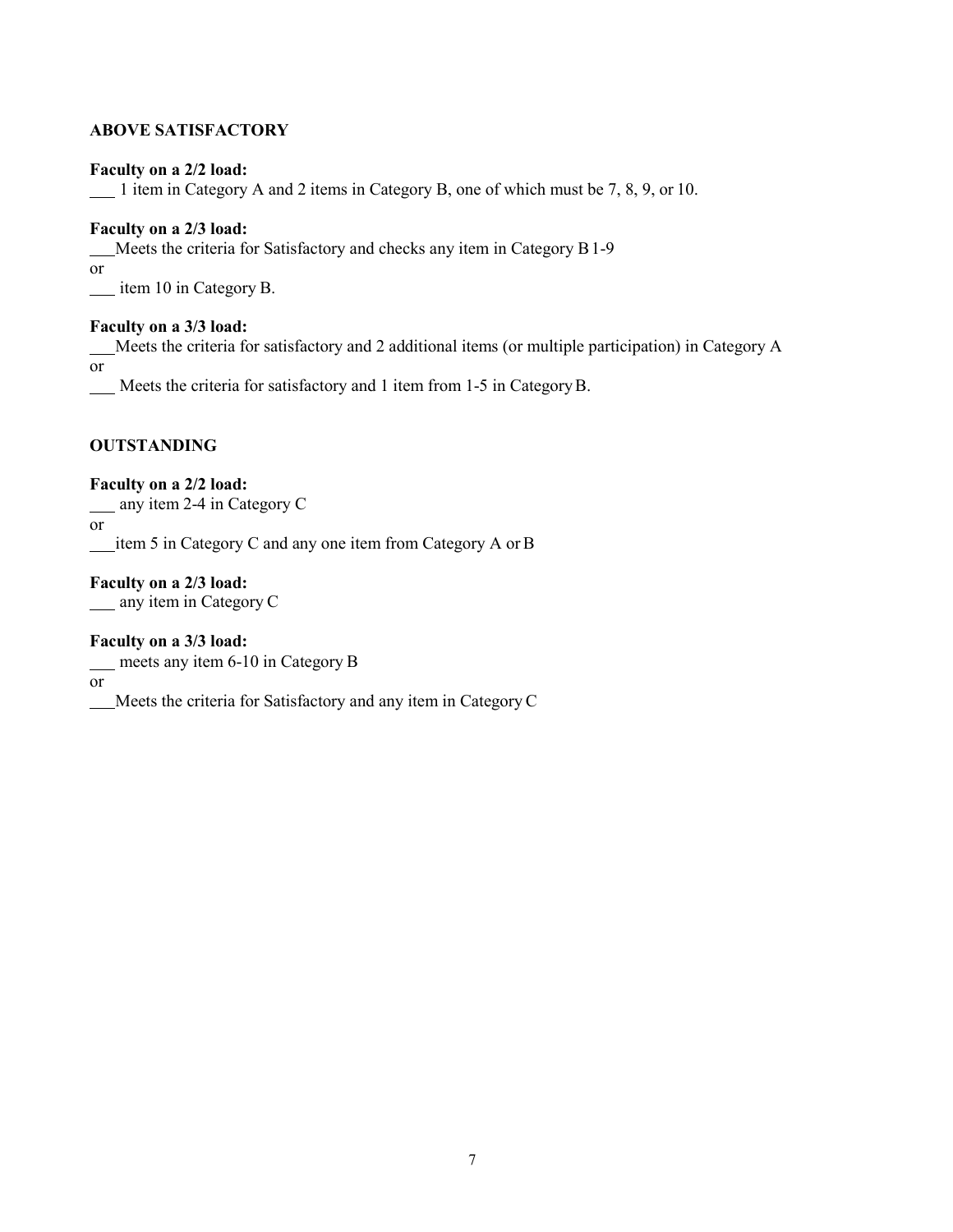# **SERVICE AND PROFESSIONAL DEVELOPMENT**

All faculty members are expected to engage in service. Areas of service include the university, the profession, and the community. Minimum expectations for service are:

- 1. Regularly attends School meetings.
- 2. Actively participates in any assigned School committee (credit for the committee is listed below; if assigned to a committee, must be actively participating to meet minimum criteria).
- 3. Provides an updated professional CV at least once a year for posting on the School's website

Failure to meet the minimum expectations will result in an automatic "unsatisfactory" rating inservice.

Faculty members can engage in any of the following service activities; additional activities not listed here can be documented as "other." Each activity listed below is worth 1 point unless otherwise noted. A maximum of 2 points can be earned for any single item listed below. Faculty members must meet the following requirements for ratings in service:

### **UNSATISFACTORY**

A faculty member who scores 0 pts from the list below, or who has two consecutive years of Conditional, will be rated "unsatisfactory."

### **CONDITIONAL**

A faculty member who scores between **1 and 3** points from the list below will be rated "conditional."

## **SATISFACTORY**

A faculty member who scores **4 or 5** points from the list below will be rated "satisfactory."

#### **ABOVE SATISFACTORY**

A faculty member who scores **6 or 7** points from the list below will be rated "above satisfactory."

#### **OUTSTANDING**

A faculty member who scores **8 or more points** from the list below will be rated "outstanding."

- 1. Chairs or is a member of a search committee for a faculty position.
- 2. \_\_\_\_Is an active member or chair of a School, college, or university committee (.5 for member, 1 pt for chair).
- 3. Advises an active student organization, or has a special advising function (e.g. low-GPA advisor), or has conducted a special advising workshop, such as a Careers or Law School Admissions workshop, or has conducted a Transfer or FTIC orientation, or has engaged in other special advising functions.
- 4. Successfully coordinates the School's undergraduate, graduate, internship, HIM, or similar program, or successfully serves as the College or School pre-law advisor, or serves as the principal advisor for a major, minor, or certificate housed in the School.
- 5. Successfully directs a Program, Center, or Institute housed in the School (e.g. ICCAE, Kurdish Political Studies).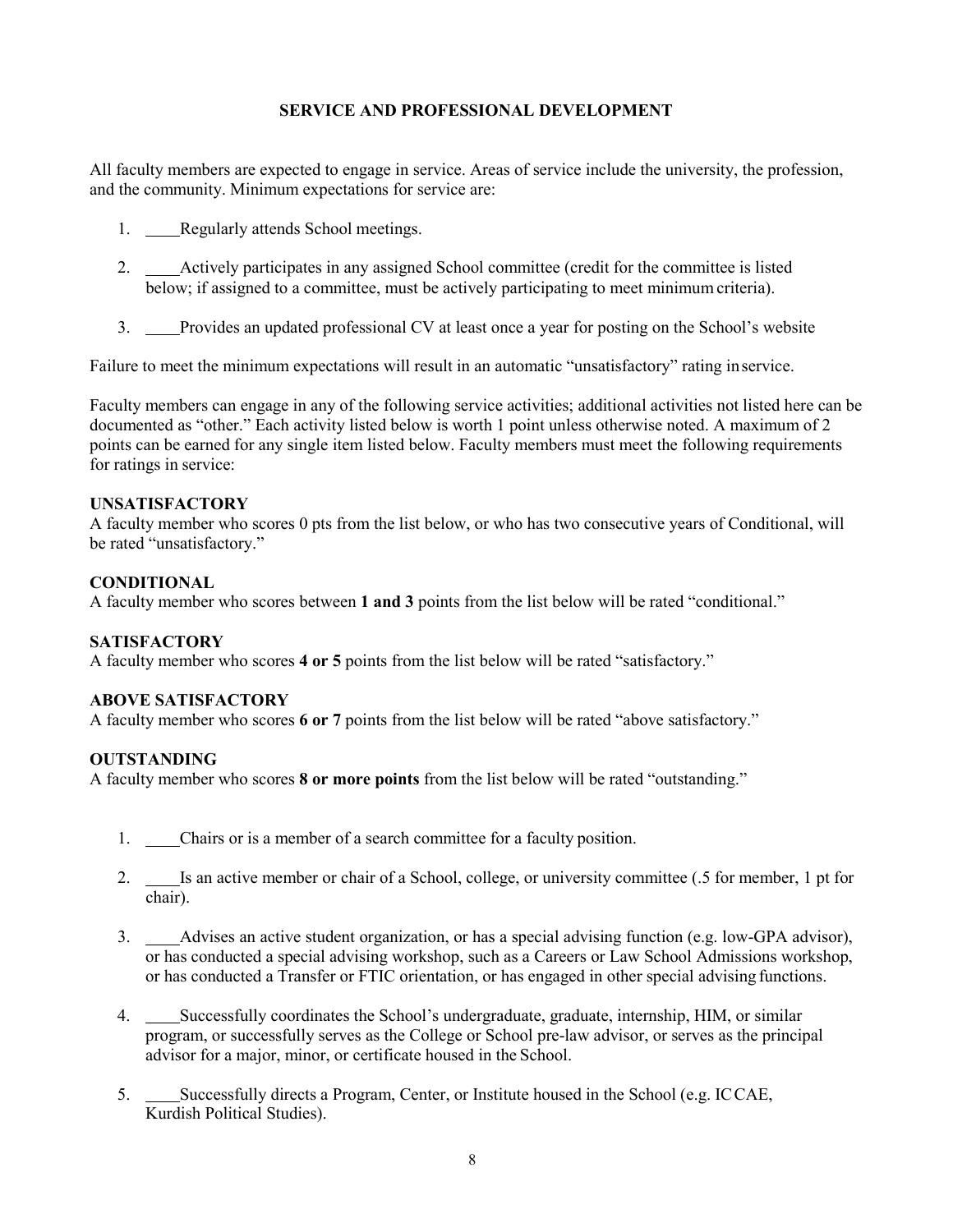- 6. Attends graduation and graduation reception.
- 7. Is assigned as a mentor for tenure-earning member of the School or of another department.
- 8. Leads a teaching related workshop for the School, college, university or profession.
- 9. Is awarded a major grant of any type that provides benefit to the School.
- 10. Organizes a scholarly symposium or conference with multiple speakers or panels on campus.
- 11. Reviews a manuscript for a professional journal (.5 per article review, 2 pts max), a professionally related book manuscript a book proposal, or a proposal from a federal granting agency, such as the NSF (3 pts maximum for all items together).
- 12. Is the chairperson for, a discussant, or a roundtable participant, on a panel at a state, regional, national, or international professional meeting.
- 13. Serves as section or program chair for a professional conference (2 pts for national or international conferences).
- 14. Is an invited consultant to, spokesperson for, or keynote speaker at a local, state, regional, national, or international organization or meeting, or is invited as a consultant to the government on political issues.
- 15. Serves as a principal officer, meeting organizer or member or chair of a major committee for a state, regional, national, or international professional association.
- 16. Publishes a book review in a professional journal.
- 17. Serves as an external reviewer for tenure and/or promotion.
- 18. Serves as editorial board member or book review editor for a professional journal
- 19. Serves as editor of a professional journal. (2 pts)
- 20. Receives public recognition for outstanding service to the university, community, or profession
- 21. Conducts a program review for a department at another university. (2 pts)
- 22. Engages the public in discussions about politics and political science by publishing an op-ed in a newspaper or publishing postings on professional blogs (e.g. Monkey Cage).
- 23. Serves as a credited media source for a print or electronic story on government, politics, or policy (.5 per interview).
- 24. Serves the community in profession-related service.
- 25. Other activities can be documented.